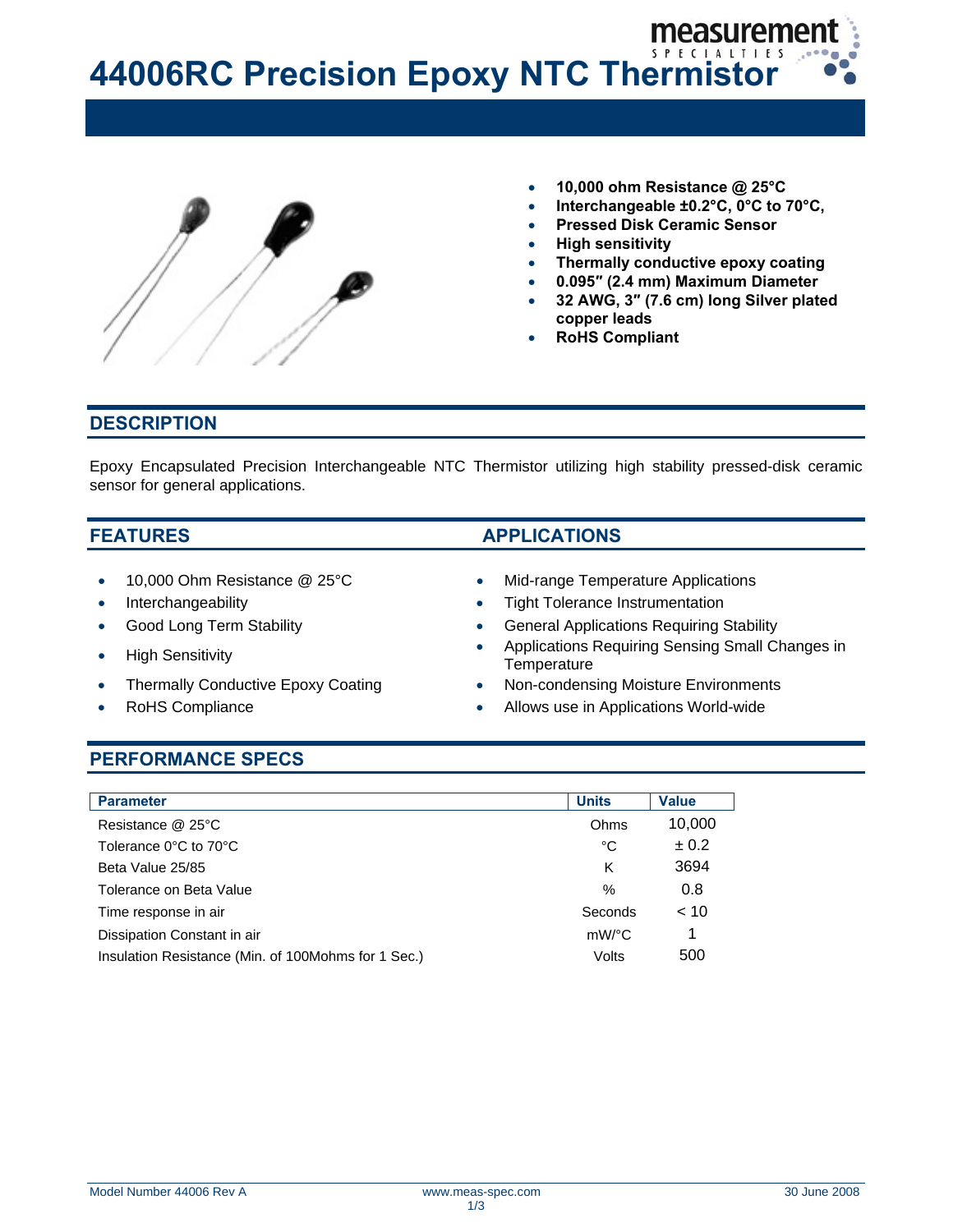# **MECHANICAL DETAILS**



# **RESISTANCE V TEMPERATURE TABLE**

| Temp °C | K-Ohms  | Temp °C        | K-Ohms | Temp °C | K-Ohms | Temp °C | K-Ohms | Temp °C | K-Ohms |
|---------|---------|----------------|--------|---------|--------|---------|--------|---------|--------|
|         |         |                |        |         |        |         |        |         |        |
| $-55$   | 607.800 | $-15$          | 61.020 | 25      | 10.000 | 65      | 2.3390 | 105     | 0.7126 |
| $-54$   | 569.600 | $-14$          | 58.010 | 26      | 9.605  | 66      | 2.2640 | 106     | 0.6936 |
| $-53$   | 534.100 | $-13$          | 55.170 | 27      | 9.227  | 67      | 2.1910 | 107     | 0.6753 |
| $-52$   | 501.000 | $-12$          | 52.480 | 28      | 8.867  | 68      | 2.1220 | 108     | 0.6575 |
| $-51$   | 470.100 | $-11$          | 49.940 | 29      | 8.523  | 69      | 2.0550 | 109     | 0.6403 |
| $-50$   | 441.300 | $-10$          | 47.540 | 30      | 8.194  | 70      | 1.9900 | 110     | 0.6235 |
| $-49$   | 414.500 | $-9$           | 45.270 | 31      | 7.880  | 71      | 1.9280 | 111     | 0.6073 |
| $-48$   | 389.400 | $-8$           | 43.110 | 32      | 7.579  | 72      | 1.8680 | 112     | 0.5916 |
| $-47$   | 366.000 | $-7$           | 41.070 | 33      | 7.291  | 73      | 1.8100 | 113     | 0.5764 |
| $-46$   | 344.100 | $-6$           | 39.140 | 34      | 7.016  | 74      | 1.7540 | 114     | 0.5616 |
| $-45$   | 323.700 | - 5            | 37.310 | 35      | 6.752  | 75      | 1.7000 | 115     | 0.5473 |
| $-44$   | 304.600 | $-4$           | 35.570 | 36      | 6.500  | 76      | 1.6480 | 116     | 0.5334 |
| $-43$   | 286.700 | $-3$           | 33.930 | 37      | 6.258  | 77      | 1.5980 | 117     | 0.5199 |
| $-42$   | 270.000 | -2             | 32.370 | 38      | 6.026  | 78      | 1.5490 | 118     | 0.5068 |
| $-41$   | 254.400 | $-1$           | 30.890 | 39      | 5.805  | 79      | 1.5030 | 119     | 0.4941 |
| $-40$   | 239.800 | $\mathbf 0$    | 29.490 | 40      | 5.592  | 80      | 1.4580 | 120     | 0.4818 |
| $-39$   | 226.000 | 1              | 28.150 | 41      | 5.389  | 81      | 1.4140 | 121     | 0.4698 |
| $-38$   | 213.200 | 2              | 26.890 | 42      | 5.193  | 82      | 1.3720 | 122     | 0.4582 |
| $-37$   | 201.100 | 3              | 25.690 | 43      | 5.006  | 83      | 1.3320 | 123     | 0.4469 |
| $-36$   | 189.800 | $\overline{4}$ | 24.550 | 44      | 4.827  | 84      | 1.2930 | 124     | 0.4359 |
| $-35$   | 179.200 | 5              | 23.460 | 45      | 4.655  | 85      | 1.2550 | 125     | 0.4253 |
| $-34$   | 169.300 | 6              | 22.430 | 46      | 4.489  | 86      | 1.2180 | 126     | 0.4149 |
| $-33$   | 160.000 | 7              | 21.450 | 47      | 4.331  | 87      | 1.1830 | 127     | 0.4049 |
| $-32$   | 151.200 | 8              | 20.520 | 48      | 4.179  | 88      | 1.1490 | 128     | 0.3951 |
| $-31$   | 143.000 | 9              | 19.630 | 49      | 4.033  | 89      | 1.1160 | 129     | 0.3856 |
| $-30$   | 135.200 | 10             | 18.790 | 50      | 3.893  | 90      | 1.0840 | 130     | 0.3764 |
| $-29$   | 127.900 | 11             | 17.980 | 51      | 3.758  | 91      | 1.0530 | 131     | 0.3674 |
| $-28$   | 121.100 | 12             | 17.220 | 52      | 3.629  | 92      | 1.0230 | 132     | 0.3587 |
| $-27$   | 114.600 | 13             | 16.490 | 53      | 3.504  | 93      | 0.9942 | 133     | 0.3503 |
| $-26$   | 108.600 | 14             | 15.790 | 54      | 3.385  | 94      | 0.9663 | 134     | 0.3420 |
| $-25$   | 102.900 | 15             | 15.130 | 55      | 3.270  | 95      | 0.9393 | 135     | 0.3340 |
| $-24$   | 97.490  | 16             | 14.500 | 56      | 3.160  | 96      | 0.9132 | 136     | 0.3263 |
| $-23$   | 92.430  | 17             | 13.900 | 57      | 3.054  | 97      | 0.8879 | 137     | 0.3187 |
| $-22$   | 87.660  | 18             | 13.330 | 58      | 2.952  | 98      | 0.8634 | 138     | 0.3113 |
| $-21$   | 83.160  | 19             | 12.790 | 59      | 2.854  | 99      | 0.8397 | 139     | 0.3042 |
| $-20$   | 78.910  | 20             | 12.260 | 60      | 2.760  | 100     | 0.8168 | 140     | 0.2972 |
| $-19$   | 74.910  | 21             | 11.770 | 61      | 2.669  | 101     | 0.7946 | 141     | 0.2904 |
| $-18$   | 71.130  | 22             | 11.290 | 62      | 2.582  | 102     | 0.7731 | 142     | 0.2838 |
| $-17$   | 67.570  | 23             | 10.840 | 63      | 2.497  | 103     | 0.7523 | 143     | 0.2774 |
| $-16$   | 64.200  | 24             | 10.410 | 64      | 2.417  | 104     | 0.7321 | 144     | 0.2712 |
|         |         |                |        |         |        |         |        | 145     | 0.2651 |
|         |         |                |        |         |        |         |        | 146     | 0.2592 |
|         |         |                |        |         |        |         |        | 147     | 0.2534 |
|         |         |                |        |         |        |         |        | 148     | 0.2478 |

Model Number 44006 Rev A www.meas-spec.com 30 June 2008

149 0.2423 150 0.2370

measuremen